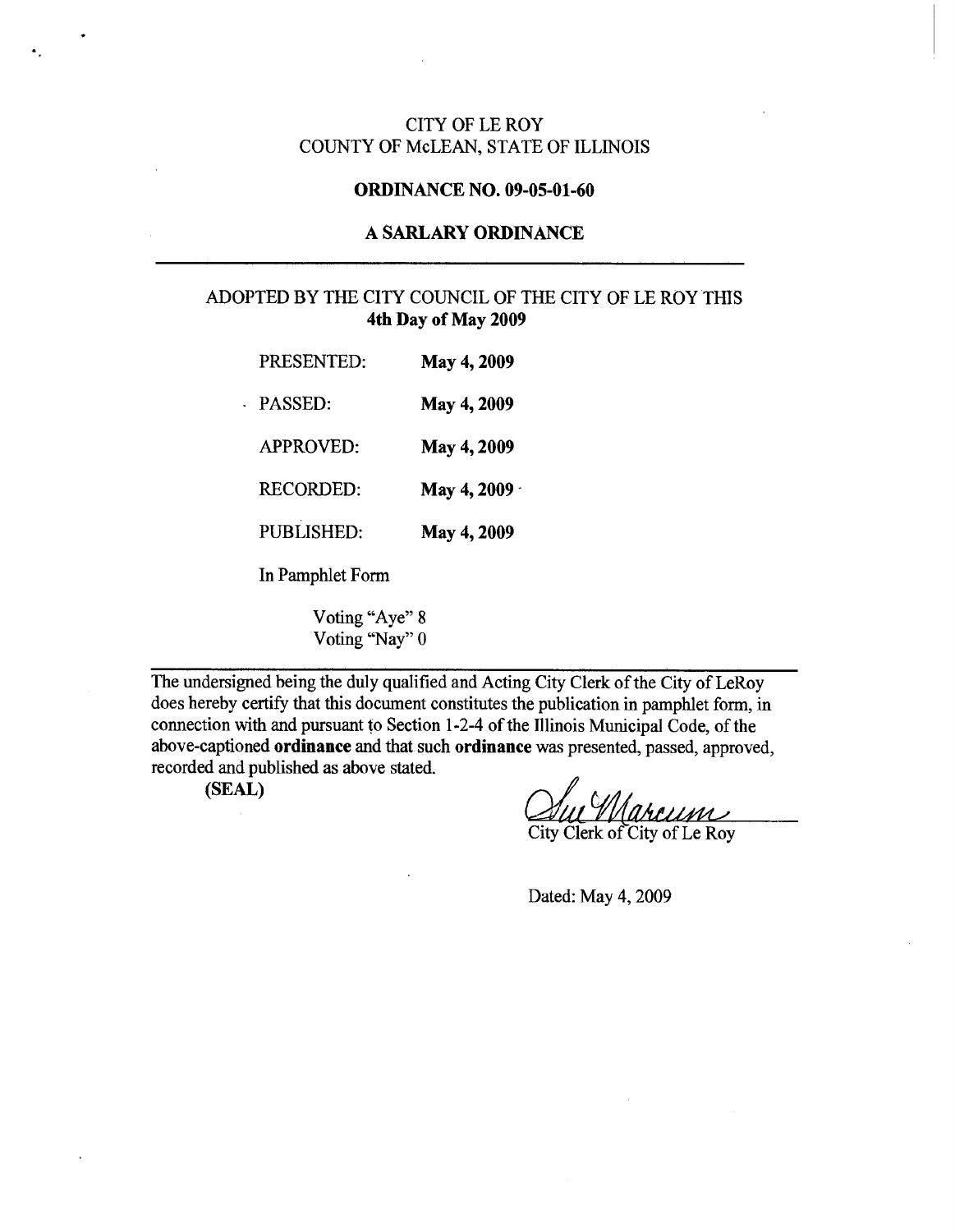WHEREAS, the Mayor and City Council of the City of LeRoy, McLean County, Illinois, an Illinois municipal corporation, have determined that it is appropriate to change the salaries and pay scales for various city employees and officers.

NOW, THEREFORE, BE IT ORDAINED, by the City Council of the City of LeRoy, in lawful meeting assembled as follows:

| <b>SECTION 1</b>            | <b>Annual Salary Schedule For Elected Officers</b>           |                                                    |                                     |         |                |  |
|-----------------------------|--------------------------------------------------------------|----------------------------------------------------|-------------------------------------|---------|----------------|--|
|                             | Mayor                                                        | \$4,800                                            |                                     |         |                |  |
|                             | <b>City Clerk</b>                                            | \$1,200                                            |                                     |         |                |  |
|                             | Treasurer                                                    | \$1.200                                            |                                     |         |                |  |
|                             | Council Member                                               |                                                    | \$100 per council meeting attended; |         |                |  |
|                             |                                                              | two paid absences per fiscal year                  |                                     |         |                |  |
| <b>SECTION II</b>           | Salary and Pay Schedule For Appointed Officers and Employees |                                                    |                                     |         |                |  |
|                             |                                                              |                                                    | MINIMUM INTERMEDIATE MAXIMUM        |         | <b>MAXIMUM</b> |  |
| <b>POLICE DEPARTMENT</b>    |                                                              |                                                    |                                     |         |                |  |
| <b>POLICE CHIEF</b>         |                                                              |                                                    |                                     |         | \$55,000       |  |
| POLICE SERGEANT             |                                                              | \$1 per hour more than highest paid patrol officer |                                     |         |                |  |
| <b>PUBLIC WORKS</b>         |                                                              |                                                    |                                     |         |                |  |
| <b>SUPERINTENDENT</b>       |                                                              |                                                    |                                     |         | \$55,000       |  |
|                             | <b>ASSIST PW/SEWER SUPERINTENDENT</b>                        |                                                    |                                     |         | \$52,000       |  |
|                             | <b>WATER PLANT MANAGER</b>                                   |                                                    |                                     |         | \$52,000       |  |
|                             |                                                              |                                                    | MINIMUM INTERMEDIATE MAXIMUM        |         | <b>MAXIMUM</b> |  |
| <b>BUILDING/ZONING</b>      |                                                              |                                                    |                                     |         |                |  |
|                             | <b>CODE COMPLIANCE OFFICER</b>                               |                                                    |                                     |         | \$36,000       |  |
| <b>ADMINISTRATION</b>       |                                                              |                                                    |                                     |         |                |  |
| <b>OFFICE MANAGER</b>       |                                                              |                                                    |                                     |         | \$50,000       |  |
|                             | <b>ASSISTANT TO THE ADMINISTRATOR</b>                        |                                                    |                                     |         | \$35,000       |  |
| <b>BILLING CLERK</b>        |                                                              | \$10.00                                            | \$12.50                             | \$15.00 |                |  |
| <b>CLERICAL (PART TIME)</b> |                                                              | \$8.00                                             | \$8.50                              | \$9.00  |                |  |
|                             | Subject to change based on federal minimum wage requirements |                                                    |                                     |         |                |  |
|                             | <b>MISCELLANEOUS/OTHER</b>                                   |                                                    |                                     |         |                |  |
| <b>SUMMER YOUTH</b>         |                                                              | \$8.00                                             | \$8.25                              | \$8.50  |                |  |

Subject to change based on federal minimum wage requirements

SECTION III The effective date of the Salary and Compensation Schedules as set forth herein, as well as the other provisions regarding compensation and benefits as set forth after this section, shall be May 1, 2009,

SECTION IV The City Council hereby delegates authority to the Administrator from time to time, to raise the hourly rate of any employee up to the maximum amount indicated under the salary and pay schedule for appointed officers and employees as set forth previously in this ordinance up to a maximum of 8% annually. Reduction in pay or other compensation may only be made by the City Council.

SECTION V A. All new employees (new police officers shall not be considered in this category) shall remain on probation for a period of ninety (90) days, said probation period being for the purpose of determining the individual's ability to perform the duties of his or herjob. B. All new police officers shall remain on probation for a period of twelve (12) months, said probation period being for the purpose of determining the individual's ability to perform the duties of his or her job. C. Additional probation time may be added at the discretion of the Administrator as deemed necessary after a performance evaluation near or at the end of the probation period.

SECTION VI The City Council hereby delegates authority to the Administrator to raise the hourly rate of any employee up to \$2.00 per hour for the purpose of increasing the responsibility of said employee for a specific job and to make said employee a lead man responsible for the managing of a specified job site including all city personnel.

SECTION VII This ordinance shall be in full force and effect from and after its passage, approval and publication in pamphlet form, as required by law.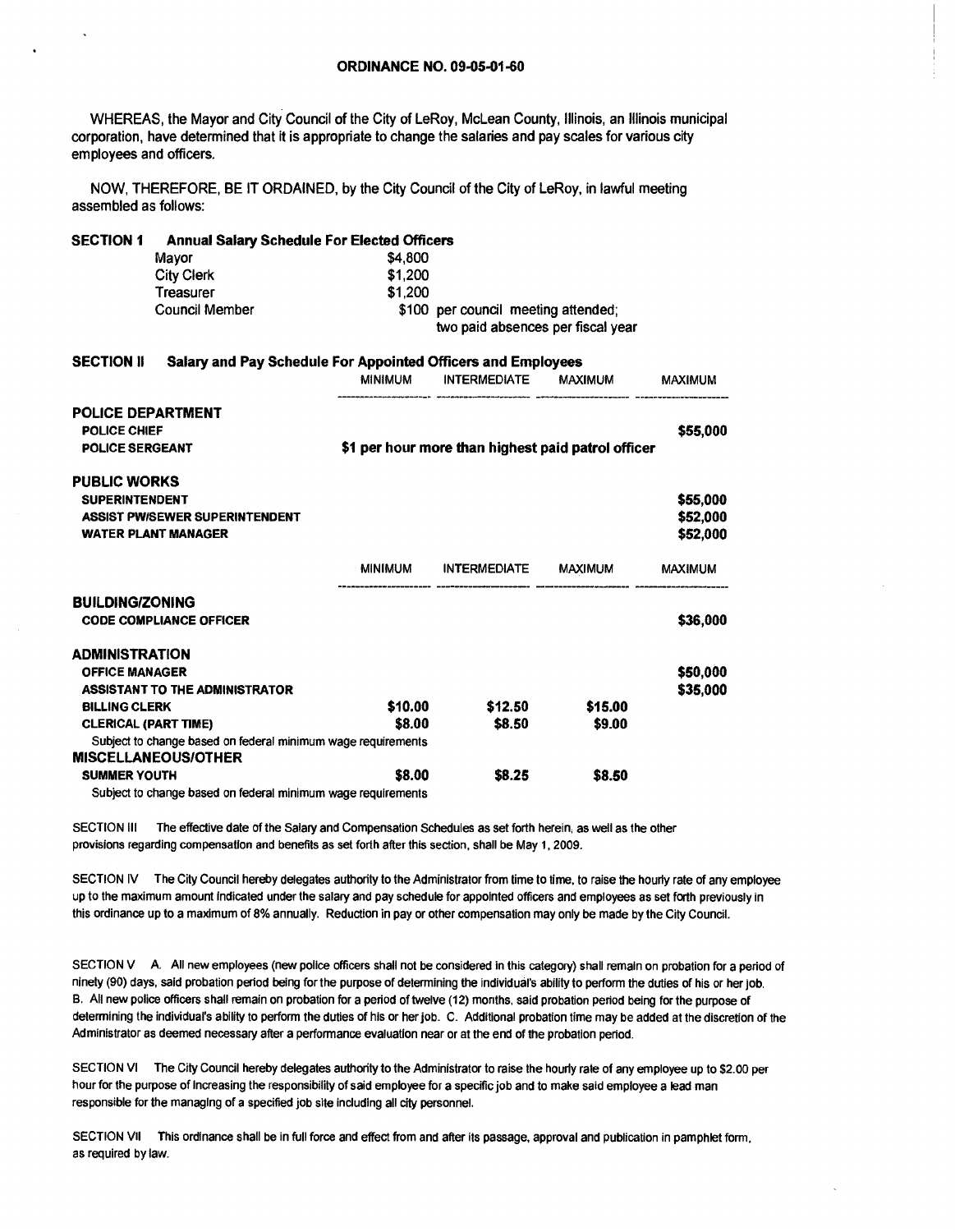**PASSED** by the City Council of the City of Le Roy, Illinois, upon the motion

made by Shirley Chancellor, and seconded by Dawn Thompson by roll call vote on the

 $4<sup>th</sup>$  day of May, 2009 as follows

Aldermen elected 8 Aldermen Present 8

Voting Aye:

Wendy Brent, Dawn Thompson, Boyd Denner, John Haney, Shirley Chancellor, T. A. Whitsitt, Dawn Hanafin, and Nancy Bentley

Voting Nay: None

Absent: None

Abstain: None

Other: None

And deposited and filed in the office of the City Clerk in said municipality on the  $4<sup>th</sup>$ day of May, 2009.

Janessun *Gip* 

Sue Marcum, City Clerk of the City of Le Roy Mc Lean County, Illinois

**APPROVED BY** the Mayor of the City of Le Roy, Illinois, this 4<sup>th</sup> day of May, 2009

Steven  $\mathcal{W}\setminus\mathcal{L}$ 

Steven M. Dean Mayor of the City of Le Roy, McLean County, Illinois

ATTEST: (SEAL)

arcum

Sue Marcum, City Clerk of the City of Le Roy McLean County, Illinois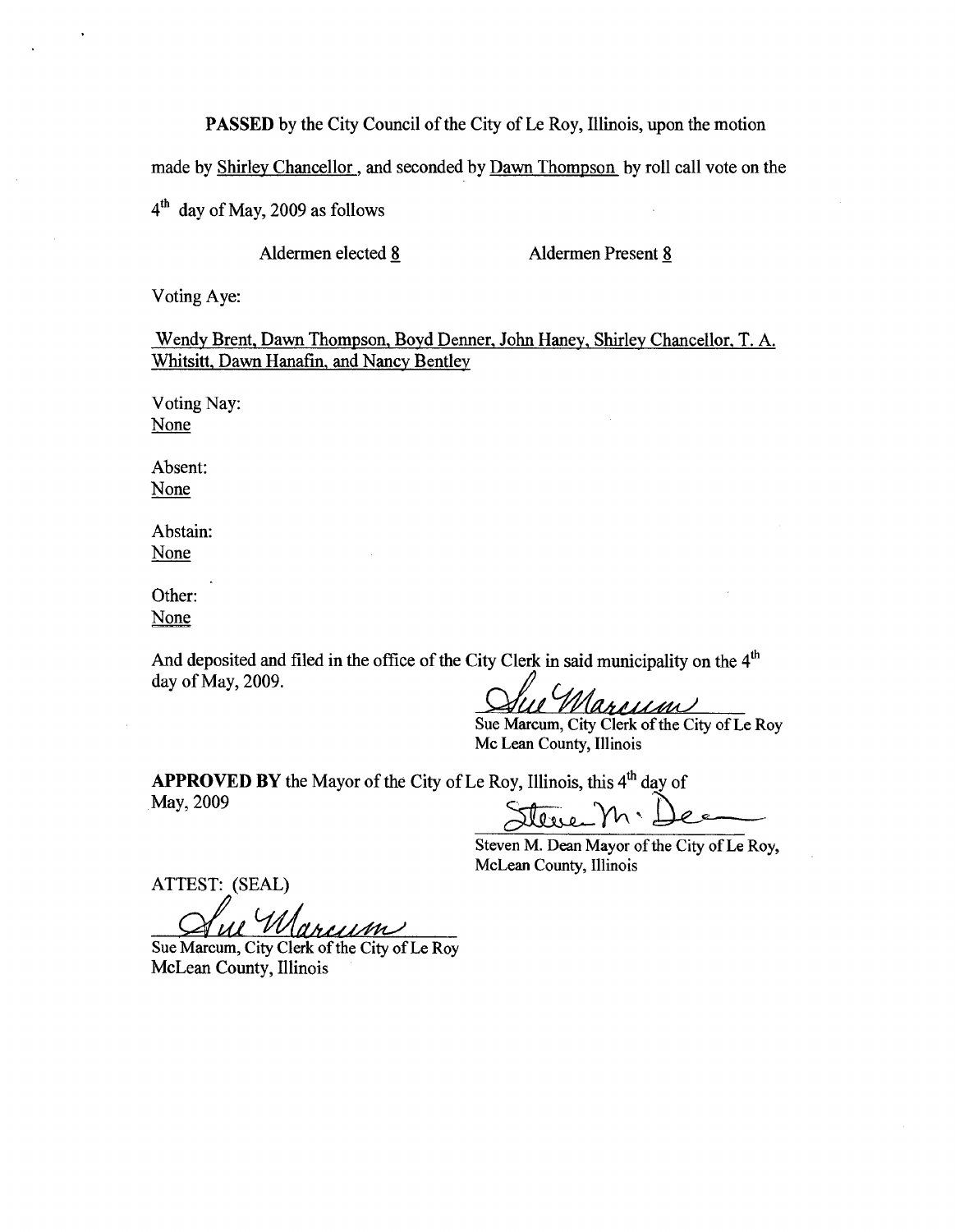### **CERTIFICATE**

I, Sue Marcum, certify that I am the duly appointed and acting municipal clerk of the City of Le Roy, of McLean County, Illinois.

I further certify that on **May 4, 2009** the Corporate Authorities of such municipality passed and approved **Ordinance No. 09-05-01-60 entitled:** 

### **A SALARY ORDINANCE**

Which provided by its terms that it should be published in pamphlet form.

The pamphlet form of Ordinance No. **09-05-01-60,** including the Ordinance and a cover sheet thereof, was prepared, and a copy of such Ordinance was posted at the municipal building, commencing on **May 4, 2009** and continuing for at least ten days thereafter. Copies of such Ordinance were also available for public inspection upon

request in the office of the municipal clerk.

Dated at Le Roy, Illinois this  $4<sup>th</sup>$  day of May, 2009

(SEAL)

Veu Warcrem